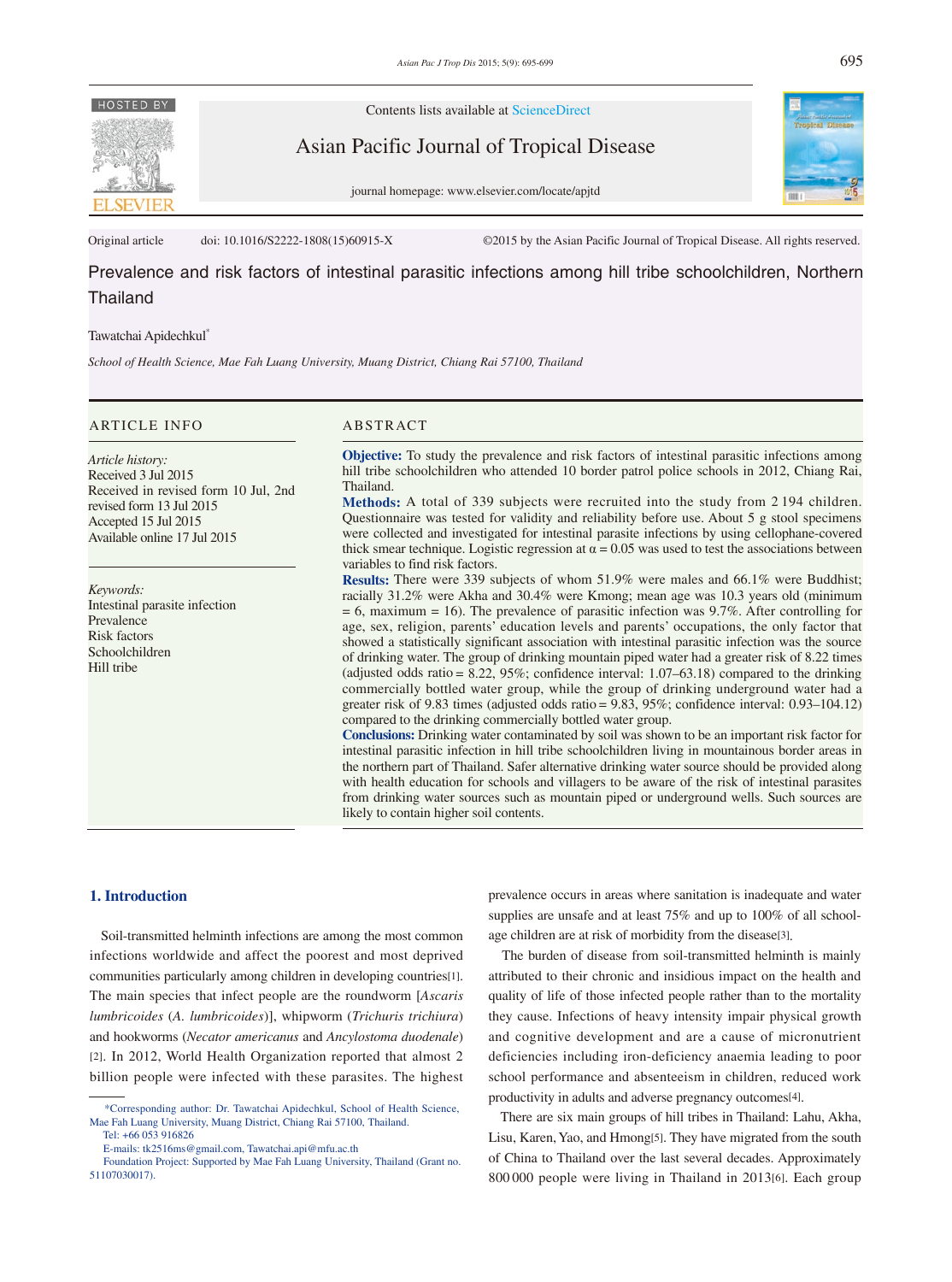has their own language, culture and beliefs which are different from those of Thai indigenous people. Most of them live in the mountainous border areas in 16 northern provinces of Thailand. In 2012, there were 180 214 people living in 652 villages in Chiang Rai Province[5]. Their villages are in remote areas far from the city with health service facilities and approximately 35 km away with poor road access and public transport[7]. Many of them do not qualify for, or have failed to obtain, a Thai ID card which generally is required for free or subsidized by government medical and educational services. Most hill tribe people work in low-paid manual jobs. They have limited opportunity to have access to afford healthcare or receive health information. They are a population vulnerable to many infectious diseases particularly among young children[8]. Many still lack basic rights such as the rights of land use, ready access to the justice system, education and health care services[7].

 In very remote areas, the Border Patrol Police Department of the Royal Thai Police sponsored the village schools and provided qualified teachers for them[9,10]. In 2013, there were 172 schools under the Border Patrol Police Department[9]. In 2014, approximately 100000 hill tribe children were studying in schools[6].

 This study aimed to investigate the prevalence and risk factors of intestinal parasite infection among young hill tribe children who were attending 10 border patrol police primary schools in Chiang Rai Province. There is no record of a previously similar study.

# **2. Materials and methods**

#### *2.1. Study design*

 A cross-sectional study design was used to find the prevalence of intestinal parasite infection. Infection was identified by stool microscopy for parasites and eggs at Mae Chan Hospital Medical Laboratory. Questionnaires were administered by face-to-face interview and analyzed for associations between the presence of parasitic infection and possible risk factors. Statistics used to identify the associations was unconditional logistic regression.

# *2.2. Study sites*

 Study sites were 10 primary schools under the Border Patrol Police Department in Chiang Rai Province. They were Ar Chee Wa Chiang Rai Border Patrol Police School, Dan Cha Nut Pi Ya Aui Border Patrol Police School, Som Ta Win Chin Ta Mai Border Patrol Police School, Na To Border Patrol Police School, Chao Paw Luang U-Patum 3 Border Patrol Police School, Technique Du Sit Border Patrol Police School, Sri Som Wong Border Patrol Police School, Bam Rung no. 87 Border Patrol Police School, San Wang Vit 8 Border Patrol Police School and Bam Rung no.112 Border Patrol Police School.

# *2.3. Study population*

 The study population was 2 194 students of primary school, grade one to grade six, who were attending 10 above named Border Patrol Police schools, in the academic year 2012.

#### *2.4. Sample size and sampling technique*

 Sample size was calculated by the Epi-Info, version 6.04d (US Centers for Disease Control and Prevention, Atlanta, GA). Rate of infection was estimated based on the previous study of Nuchprayoon *et al*. who found parasitic infection prevalence among Myanmar migrant workers to be 62.3% at 95% confidence intervals (*CI*) and 80% power of test, in a population of 1 848 persons[11]. Our calculated sample size plus 10% for errors was 370. Subjects who were unable to speak Thai, or could not provide stool specimen were excluded from the study.

#### *2.5. Research instruments*

 The research instruments were a questionnaire and a stool sample (5 mL). The questionnaire had three parts: general information, risk behavior profile and questions on subject's knowledge, attitude and practice on the prevention of intestinal parasitic infection. The subject's knowledge, attitude and practice part consisted of 20 questions on the prevention of intestinal parasitic infection which was suitable for students' grade 4–6. Three external experts tested the questions for content validity according to the item objective congruence index technique. The questionnaire was also tested before use for validity and reliability in a group of subjects of similar characteristics. The cutoff point was set at 70% of correct answers as a good score for knowledge, attitude, and practice. Five grams of stool was obtained in the morning and transferred under cold chain conditions. The specimens were tested by the Kato's thick smear technique at Mae Chan Hospital.

## *2.6. Data collection procedure*

 Permission for the study was obtained from the 10 school directors. Teachers who were responsible for school health were asked to manage the appointments. Simple random sampling technique was applied for recruiting subjects from a complete list of all students from the 10 schools. If a selected child was not in school for interview, the next child on the list would be chosen instead. Selected students were asked if they would volunteer to be subjects in the study. Project information was explained by the researcher to all subjects and school staff. Participating students took the consent forms back to home to sign (or fingerprint) by their parents or guardians if permission for their children to participate was given. After getting the completed consent form back, the questionnaire was administered by face-to-face interviewing method in a private room. At the end of the interview, each subject was instructed on how to collect 5 g of stool into a small specimen container provided for them. Students handed the stool specimens in the next morning to a responsible health teacher who stored them in a provided icepack box to be transported to the laboratory. Only subjects who had completed both questionnaire and stool collection were included into the analysis.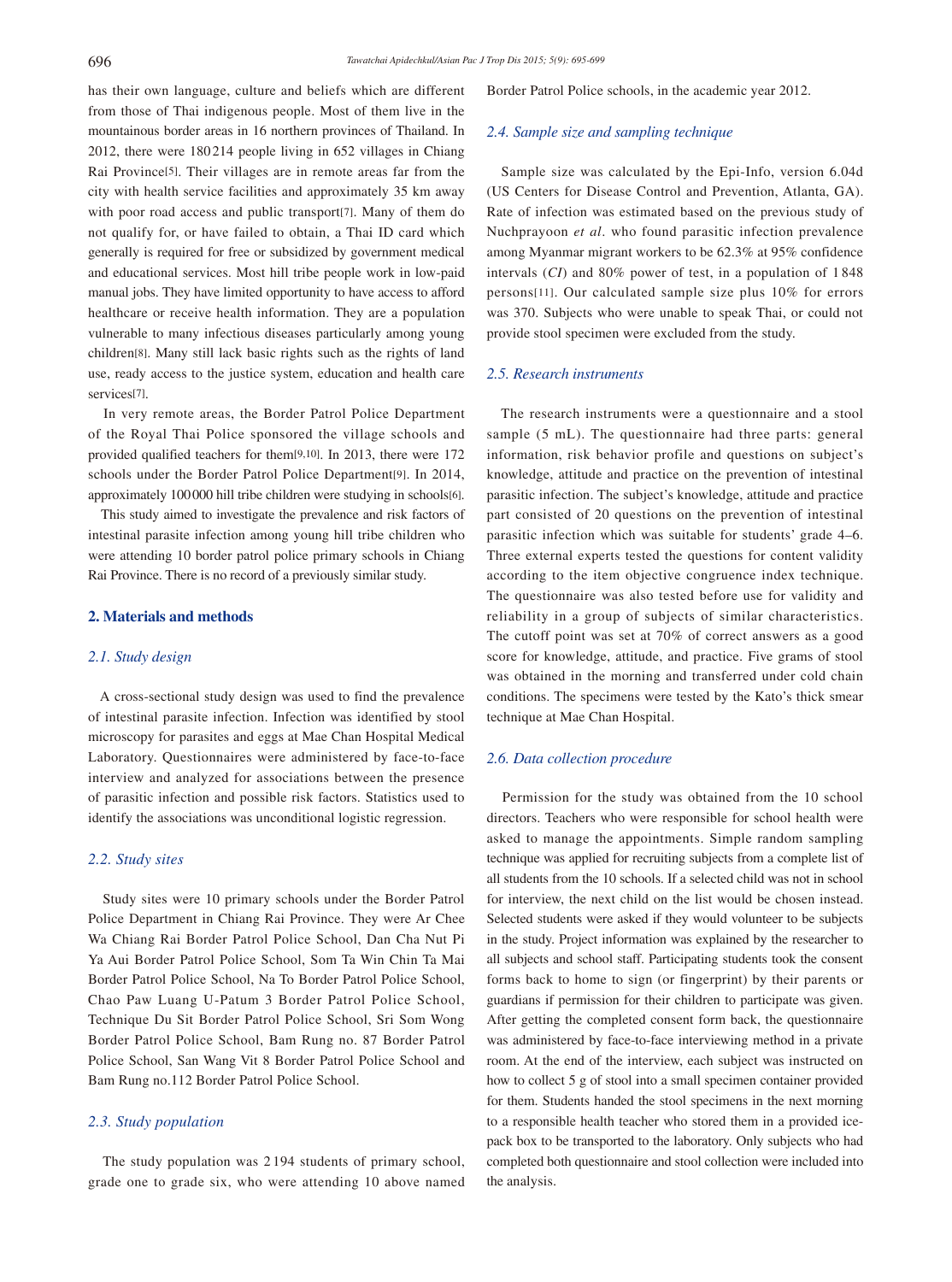## *2.7. Data management and data analysis*

 Data were double entered and validated using Microsoft Excel. Data analyses were performed using SPSS (version 11.5; 2006 SPSS, Chicago, Illinois), Stata (version 8.2; Stata Corp, College Station, TX) and Epi-Info (version 6.04d; US Centers for Disease Control and Prevention, Atlanta, GA). All the data were secured with a specific password accessible only by the researchers.

## *2.8. Descriptive statistics*

 Frequency, percentage, mean, and SD were used to explain the characteristics of the subjects.

# *2.9. Inferential statistics*

 The unconditional logistic regression was performed to explain the associations between the independent variables and dependent variable. Univariate analysis of associations was determined at  $\alpha$  $= 0.10$ . Multiple logistic regression was used to find associations between a group of independent variables and a dependent variable, controlling for possible confounding factors at  $\alpha = 0.05$ . Odds ratio (OR) and adjusted odds ratio (OR<sub>adi</sub>) and their 95% *CI* were calculated.

# *2.10. Ethical considerations*

 All study forms and procedures were approved by the Committee for the Protection of Human Subjects of Mae Fah Luang University, Thailand. Consent for every subject participation was obtained from their parents or guardians.

# **3. Results**

 A total of 339 subjects from 10 schools were recruited into the study. Most subjects were in the 1st grade (18.6%), followed by the 3rd grade (17.7%) and 5th grade (17.1%). A total of 176 were male (51.9%) and the mean age was 10.3 with maximum age of 16, and minimum of 6. According to the living areas of the students, 15 subjects (4.4%) lived in Muang District, 208 (61.4%) in Mae Fah Luang District, 73 (21.5%) in Wiang Ken District and 43 (12.7%) in Chiang Khon District. A total of 42 subjects (12.4%) out of 231 students were recruited from Ar Chee Wa Chiang Rai Border Patrol Police School, 48 (14.2%) out of 190 from Dan Cha Nut Pi Ya Aui Border Patrol Police School, 25 (7.4%) out of 127 from Som Ta Win Chin Ta Mai Border Patrol Police School, 44 (13.0%) out of 299 from Na To Border Patrol Police School, 80 (23.6%) out of 495 from Chao Paw Luang U-Patum 3 Border Patrol Police School, 16 (4.7%) out of 82 from Technique Du Sit Border Patrol Police School, 17 (5%) out of 83 from Sri Som Wong Border Patrol Police School, 17 (5%) out of 82 from Bam Rung no. 87 Border Patrol Police School, 16 (4.7%) out of 80 from San Wang Vit 8 Border Patrol Police School, and 34 (10%) out of 179 from Bam Rung no. 112 Border Patrol Police School.

 One hundred and nine subjects (32.2%) were Akha, 30.4% were Kmong and 13.6% were Lahu. Two hundred and twenty-four subjects (66.1%) were Buddhist and 33.9% were Christian. Two hundred and thirteen subjects (62.8%) had family members of 5–8 persons, 21.5% of  $\leq 4$  persons. Thirty-seven subjects (10.9%) had medical conditions and 54.6% had body mass index score  $\leq$  18.50.

 Two hundred and eighty-one subjects (82.9%) had both father and mother and lived together and 8.0% had a single parent. Two hundred and four subjects (61.1%) parents' occupation were farmer, followed by employee (15.4%). Regarding parents' education: 82.6% of fathers were illiterate and 93.4% of mothers were illiterate. One hundred and twenty-three subjects (36.3%) family income were 10 000 baht per year and 9.7% family income were 15000–20000 baht per year.

#### **Table 1**

| Univariate analysis of risk factors of parasite infection among the subjects. |          |  |
|-------------------------------------------------------------------------------|----------|--|
| $\Gamma$ <sub>2</sub> = 6 = $\mu$                                             | $D = -1$ |  |

| Factors                     |                   | $\boldsymbol{n}$ | Results   |            | <b>OR</b> | 90% CI                     |
|-----------------------------|-------------------|------------------|-----------|------------|-----------|----------------------------|
|                             |                   |                  | Positive  | Negative   |           |                            |
| Sex                         | Male              | 176              | 20(11.4)  | 156 (88.6) | 1.00      | $0.37 - 1.25$              |
|                             | Female            | 163              | 12(7.4)   | 151 (92.6) | 0.68      |                            |
| Age (years old)             | $\leq 8$          | 85               | 6(7.1)    | 79 (92.9)  | 1.00      |                            |
|                             | $9 - 11$          | 143              | 17 (11.9) | 126 (88.1) | 1.89      | $0.84 - 4.27$              |
|                             | $\geqslant$ 12    | 111              | 9(8.1)    | 102 (91.9) | 1.16      | $0.47 - 2.86$              |
| Level of                    | 1st grade         | 63               | 10(15.9)  | 53 (84.3)  | 1.00      |                            |
| education                   |                   |                  |           |            |           |                            |
|                             | 2nd grade         | 49               | 4(8.2)    | 45 (91.8)  | 0.6       | $0.23 - 1.58$              |
|                             | 3rd grade         | 60               |           |            |           |                            |
|                             |                   |                  | 4(6.7)    | 56 (93.3)  | 0.38      | $1.34 - 1.05$              |
|                             | 4th grade         | 57               | 5(8.7)    | 52 (91.3)  | 0.51      | $0.19 - 1.33$              |
|                             | 5th grade         | 58               | 2(3.5)    | 56 (96.5)  | 0.19      | $0.05 - 0.70$ <sup>*</sup> |
|                             | 6th grade         | 52               | 7(13.5)   | 45 (86.5)  | 0.82      | $0.34 - 1.98$              |
| Student                     | Boarding          | 57               | 8(14.1)   | 49 (85.9)  | 1.00      |                            |
| characteristics             | students          |                  |           |            |           |                            |
|                             | Non-boarding      | 282              | 24(8.5)   | 258 (91.5) | 0.49      | $0.25 - 0.99$ <sup>*</sup> |
|                             | students          |                  |           |            |           |                            |
| Religion                    | <b>Buddhist</b>   | 224              | 19(8.5)   | 205 (91.5) | 1.00      |                            |
|                             | Christian         | 115              | 13 (11.3) | 102 (88.7) | 1.49      | $0.81 - 2.76$              |
| Parent                      | Live with parents | 281              | 28 (9.9)  | 53 (90.1)  | 1.00      |                            |
| relationships               |                   |                  |           |            |           |                            |
|                             | Other             | 58               | 4(6.9)    | 54(93.1)   | 0.65      | $0.26 - 1.60$              |
| Family member $\leqslant$ 4 |                   | 73               | 4(5.5)    | 69 (94.5)  | 1.00      |                            |
|                             | $5 - 8$           | 213              | 25 (11.7) | 188 (88.1) | 2.29      | $0.92 - 5.73$              |
|                             | $\geqslant 9$     | 43               | 1(2.3)    | 42 (97.7)  | 0.84      | $0.19 - 3.63$              |
|                             | Missing           | 10               | 2(20.0)   | 8(80.0)    | 4.31      | $0.91 - 20.35$             |
| Family income               | 10000             | 123              | 14 (11.4) | 109 (88.6) | 1.60      | $0.81 - 3.19$              |
| (baht)                      |                   |                  |           |            |           |                            |
|                             | 10001-15000       | 32               | 3(9.4)    | 29 (90.6)  | 1.19      | $0.39 - 3.67$              |
|                             |                   | 33               | 2(6.1)    | 31 (93.9)  | 0.75      | $0.20 - 2.75$              |
|                             | 15 001 - 20 000   |                  |           |            |           |                            |
|                             | 20001             | 13               | 2(15.4)   | 11 (84.6)  | 2.09      | $0.54 - 8.23$              |
|                             | Unknown           | 138              | 11(7.9)   | 127 (92.1) | 1.00      |                            |
| Source of                   | Mountain piped    | 255              | 28 (10.9) | 227 (89.1) | 7.69      | $1.45 - 43.09$             |
| drinking water              | water             |                  |           |            |           |                            |
|                             | Underground       | 21               | 3(14.3)   | 18 (85.7)  | 10.33     | $1.47 - 72.61$             |
|                             | water             |                  |           |            |           |                            |
|                             | Commercially      | 63               | 1(1.6)    | 62 (98.4)  | 1.00      |                            |
|                             | bottled water     |                  |           |            |           |                            |
| Smoking                     | Yes               | 25               | 2(8.0)    | 23 (82.0)  | 1.26      |                            |
|                             | No                | 314              | 30(9.5)   | 284 (90.5) | 1.00      | $0.36 - 4.41$              |
| Eating                      | Yes               | 97               | 9(9.3)    | 88 (90.7)  | 0.93      | $0.47 - 1.83$              |
| uncooked food               |                   |                  |           |            |           |                            |
|                             | No                | 242              | 23(9.5)   | 219 (90.5) | 1.00      |                            |
| Frequency of                | Always            | 225              | 23 (10.2) | 202 (89.8) | 1.00      |                            |
| wearing shoes               |                   |                  |           |            |           |                            |
|                             | Not often         | 114              | 9(7.9)    | 105(82.1)  | 0.18      | $0.37 - 1.41$              |
| Eating fresh                | Often             | 124              | 10(8.1)   | 114 (91.9) | 1.00      |                            |
| vegetables                  |                   |                  |           |            |           |                            |
|                             | Sometimes         | 175              | 15(8.6)   | 160 (91.4) | 1.07      | $0.53 - 2.16$              |
|                             | Non               | 40               | 7(17.5)   | 33 (82.5)  | 2.38      | $0.89 - 6.29$              |
| Toilet use                  | Always            | 207              | 19 (9.2)  | 188 (90.8) | 1.00      |                            |
|                             | Sometimes         | 115              | 9(7.8)    | 106 (92.2) | 0.58      | $0.17 - 2.03$              |
|                             | None              | 3                | 1(33.3)   | 2(66.7)    | 3.39      | $0.60 - 36.36$             |
|                             | Missing           | 14               | 3(21.4)   | 11 (78.6)  | 2.55      | $0.82 - 7.97$              |
| Washing hands Often         |                   | 290              | 28(9.7)   | 262 (90.3) | 1.00      |                            |
|                             | Not often         | 49               | 4(8.2)    | 45 (91.8)  | 0.45      | $0.13 - 1.55$              |

": Significant level at  $\alpha = 0.10$ .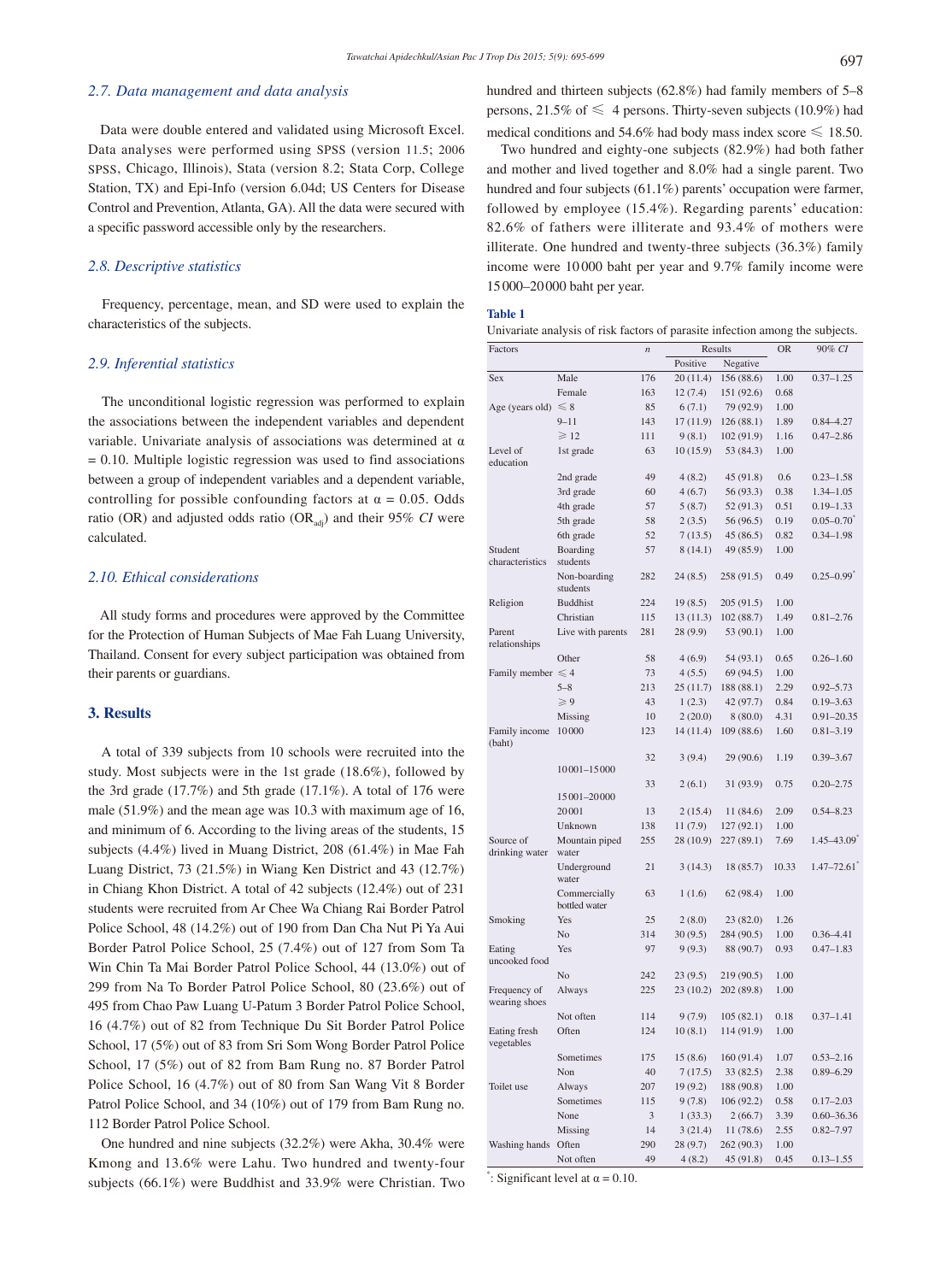Sources of drinking water at the school: 65.5% drank mountain piped water and 32.7% drank underground water. Sources of household drinking water: 75.2% drank mountain piped water and 18.6% drank underground water. None of the schools provided soap in school toilets. Forty subjects reported that at least one of their family members had been diagnosed as having parasitic infection from medical doctor in the year before.

 Ninety-seven subjects (28.6%) ate uncooked food, 33.6% did not often wear shoes, 51.6% ate fresh vegetables, 5% used hands for eating, 11.5% did not wash hands before eating, 72.9% washed hands by water without soap and 14.5% washed kitchen's tools by water without any dishwashing liquid. At home, 132 subjects (38.9%) did not always defecate in the toilets. Twenty-five (7.7%) smoked, 5.9% drank alcohol and 4.2% used methamphetamine.

 Assessing the knowledge, attitude and practice of 146 subjects from grade 4–6 found that 78.1% had a low level of knowledge, 67.5% had wrong attitude and practice of prevention and control of intestinal parasitic infection.

 The laboratory results found that 33 cases (9.7%) had been infected by various types of intestinal parasites: *A. lumbricoides* (27 cases: 84.4% had  $\leq 500$  eggs and 15.6% had  $\geq 501$  eggs per low magnification field), *Trichuris trichiura* (1 case: 9 eggs per low magnification field), *Enterobius vermicularis* (1 case: 72 eggs per low magnification field), *Taenia* spp. (1 case: 36 eggs per low magnification filed) and hookworms (3 cases: 7, 45 and 147 eggs per low magnification field).

Univariate analysis of risk factors at  $\alpha = 0.10$  showed that there were 3 variables with a statistically significant association with intestinal parasitic infections. The risk of parasitic infection among the subjects was decreased with the increasing education level. The 5th grade presented as a protective factor compared to the first grade  $(OR = 0.19, 90\% \ CI = 0.05 - 0.70)$ . Subjects who drank mountain piped water (OR = 7.69, 90% *CI* = 1.45–43.09) and underground water (OR = 10.33, 90% *CI* = 1.47–72.61) groups had a greater risk than the commercially bottled water group (Table 1).

 Multiple logistic regression analysis was applied for controlling confounders and for evaluating the effects of risk factors on parasitic infection. After controlling for age, sex, religion, parents' education and parents' occupation, there was only the source of drinking water which showed statistically significant association: drinking mountain piped water increased the risk of intestinal parasite infection by a factor of 8.22 times (OR<sub>adi</sub> = 8.22) and drinking underground water increased the risk of intestinal parasite infection by a factor of 9.83 times (OR<sub>adj</sub> = 9.83, 95% *CI* = 0.93–104.12) (Table 2).

#### **Table 2**

Multivariate analysis of intestinal parasite infection among the subjects.

| Sources of drinking water                             | OR   | $95\% CI$        | $P$ value |
|-------------------------------------------------------|------|------------------|-----------|
| Commercially bottled water                            | 1.00 |                  |           |
| Underground water                                     |      | 9.83 0.93-104.12 | 0.071     |
| Mountain piped water (Grounded water) 8.22 1.07–63.18 |      |                  | $0.046^*$ |
| $^*$ at the set of $\Omega$                           |      |                  |           |

 $\degree$ : Significant at  $\alpha = 0.05$ .

# **4. Discussion**

 The prevalence rates of parasitic infection were different from one study to another and depended on the different characteristics of the subjects. The results of this study agree with those of Arnat *et al*.[12], Kitvatanachai and Rhongbutsri[13] and Okpala *et al*.[14] who found the overall prevalence of parasitic infection among students were 9.05%, 13.9%, and 11.8% respectively. Niamnuy found that the overall prevalence of parasitic infection among Thai people in Dhonburi, Bangkok and Park-tho District, Ratchaburi Province was 3% which was less than the result of this study[15].

 Tefera reported that the overall prevalence of parasitic infection among the rural community was 16.6%[16]. Many studies had found a greater prevalence than this study such as the study of Anuar *et al*.[17] which found that the prevalence of parasitic infections among the Asli tribes in Malaysia was 43% and the studies of Nuchprayoon *et al*.[11] and Ngrenngarmlert *et al*.[18] which reported that the prevalence of parasitic infection among the Myanma migrant workers in Thailand was 62.3%.

 In this study, no multiple infections was found, whereas, Fusi-Ngwa *et al*. reported that the study of parasitic infection among 18 years old children in Cameroon, had 7% multiple infection[19]. In this study, the most common parasite infection among the hill tribe children was *A. lumbricoides*. This is not similar with that of Yasri and Wiwanitkit[20] who found that hookworm infection was the most common parasitic infection among underweight school age children in rural Thailand.

 The type of parasitic infection among the children from the south of Thailand was different from the north of Thailand. In the south of Thailand, hookworm was the most predominant helminth among the children whereas according to study conducted in the north of Thailand, we found that the major parasitic infection among the children was *A. lumbricoides*[21].

 Some studies reported that differences in sex and age were associated with the risk of intestinal parasitic infection. However, in this study, sex and age were not found to be the association factors with intestinal parasitic infection[14].

 Our findings coincide with the studies of Boonjaraspinyo *et al*.[22], Okpala *et al*.[14] and Amuta *et al*.[23] who found that drinking water from the river and well, and drinking fresh water were associated with intestinal parasitic infection.

 While Anuar *et al.*[17], Ashok *et al.*[24], Tefera[16], Torgerson and Macpherson[25] reported that economic status and poor living condition were the main risk factors of parasitic infection among schoolchildren. Boonjaraspinyo et al.<sup>[22]</sup>, Niamnuy<sup>[15]</sup> and Petney<sup>[26]</sup> reported that the risk factors of intestinal parasitic infection were poor sanitation and eating uncooked food. In our study, personal hygiene, wearing shoes and sanitation were not associated with intestinal parasitic infection.

 In the study of Petney, the changes of environment, culture and social patterns such as eating raw food had a direct impact on the infection rate of intestinal parasite infection[26]. These changes have had and will continue to have a major influence on a broad range of intestinal parasitic infection and on the diseases they cause. Utaaker and Robertson showed that climate change was associated with the number of infected patients in the hospitals[27].

 Our study showed that the cultural tradition of using ground water for drinking in Northern Thailand particularly among the hill tribe people increased infection rate of intestinal parasitic infection particularly in young children.